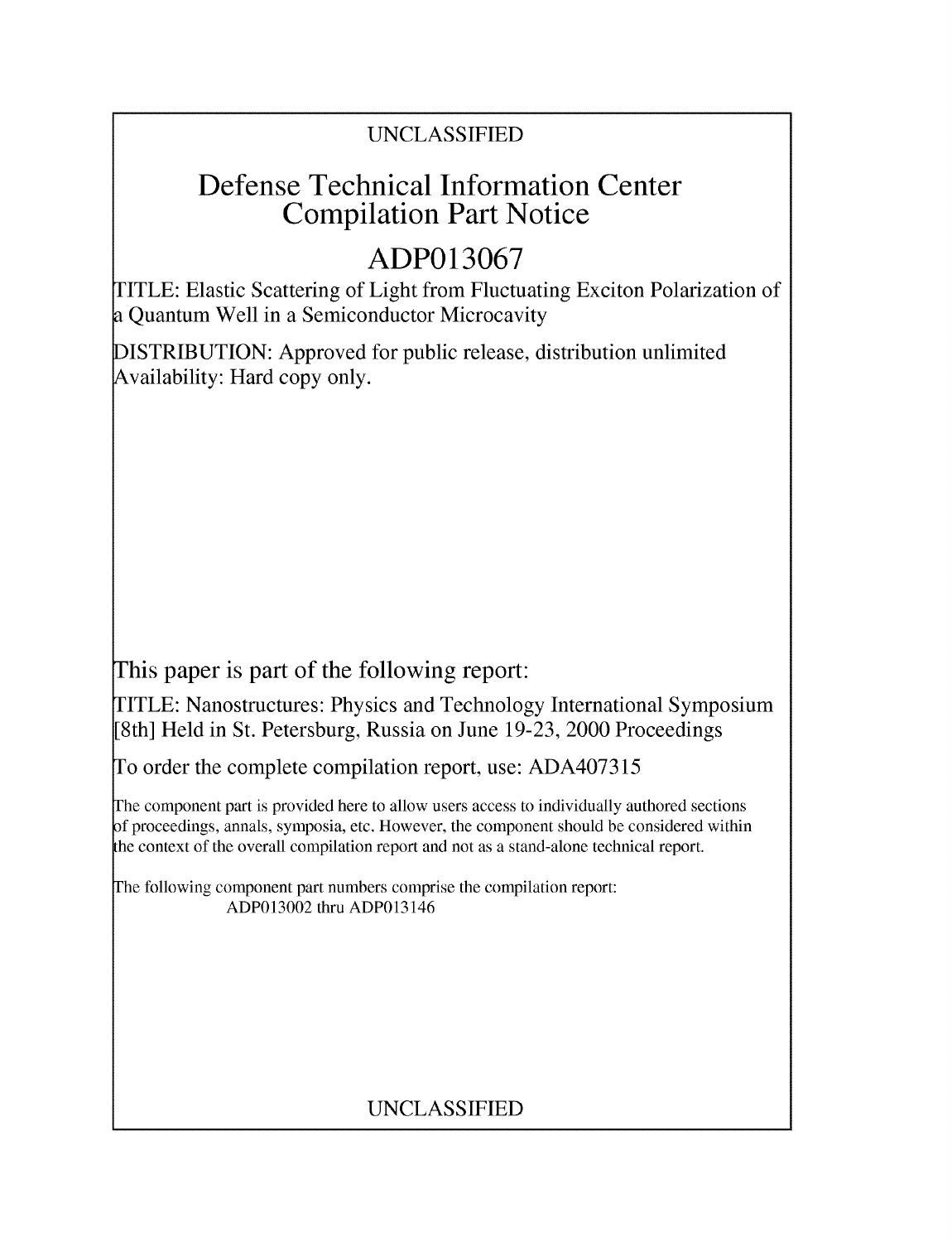### Elastic scattering of light from fluctuating exciton polarization of a quantum well in a semiconductor microcavity

V A. *Kosobukin* and A. V. Sel'kin Joffe Physico-Technical Institute, St Petersburg, Russia

Abstract. **A** model of exciton polarization fluctuations due to randomly rough interfaces of a quantum well **(QW)** is proposed. On this basis, a theory of the resonant elastic scattering of light is developed for a random-thickness QW placed in a semiconductor microcavity. Numerical study of the cross-section shows that the light scattering induced by roughness with standard deviation height as small as 0.2 nm could be detected experimentally. An enhancement of backscattering

intensity is predicted.

#### Introduction

Resonant splitting and enhancement of exciton polaritons in semiconductor microcavities (MC) **[II** is realized assuming quantum wells (QW) to possess perfectly flat interfaces. Typical of real QWs are various imperfections whose most significant representative is random roughness of interfaces. The inhomogeneity-induced optic effects and light scattering, in particular, are expected to be of great importance in MCs. This work is aimed at treating the resonant elastic scattering of light from fluctuations of excitonic polarization in QWs, especially as it could occur in a MC arrangement.

#### 1. Model

The basic element of the proposed model is a QW centered at  $z = z_0$  inside a Fabry–Perot resonator (FPR)  $(0 < z < d)$  whose background dielectric constant is  $\varepsilon_2$ . Following [2], the QW interfaces  $z = z_0 - \bar{L}/2 + \zeta_1(x)$  and  $z = z_0 + \bar{L}/2 + \zeta_2(x)$  are assumed to be randomly rough. For random profile functions  $\zeta_n(x)$  of the *n*th interface the mean value over the ensemble  $\{\zeta_n\}$  is  $\langle \zeta_n \rangle = 0$ , with  $\bar{L} = \langle L \rangle$  and  $\delta L(x) = \zeta_2(x) - \zeta_1(x)$  being an average and a fluctuation of the QW thickness  $L(x) = \overline{L} + \delta L(x)$ . At a given frequency  $\omega$  of light, an induced polarization associated with quasi-2D excitons of the QW is of the from

$$
\mathbf{P}(\mathbf{r},\omega) = \widehat{\mathbf{y}} \cdot \left[ P^0(z;Q,\omega) + \delta P(z;Q,\omega) \right] \cdot \exp(iQx), \tag{1}
$$

the same being true for the other electromagnetic field characteristics, whose tangential wavevector component Q conserves in passing a flat interface. In Eq. (1)  $P^0$  corresponds to an "average" QW with the interfaces  $z = 0$  and  $z = \overline{L}$ , and  $\delta P$  is due to the fluctuation  $\delta L(x)$ . When the random thickness  $L(x)$  keeps nearly constant within an area whose lateral sizes exceed the exciton Bohr radius  $a_B$ , it defines locally the exciton transition energy  $\hbar\omega_0$  [L (x)], which is mainly defined by the energies of electron and hole confinements in the QW. If  $\sqrt{\langle \delta L^2 \rangle} \ll \bar{L}$ , or  $\sqrt{\langle \delta \omega_0^2 \rangle} \ll \bar{\omega}_0$ , a random variation  $\delta \omega_0(L) = \omega_0(L) - \bar{\omega}_0$ relative to the average  $\bar{\omega}_0 = \langle \omega_0(L) \rangle$  is

$$
\delta \omega_0(x) \simeq -\Omega \cdot \delta L(x) / \bar{L} \simeq -2\pi^2 \cdot \eta \cdot (R_x/\hbar) \cdot (a_B/\bar{L})^2 \cdot \delta L(x) / \bar{L}, \qquad (2)
$$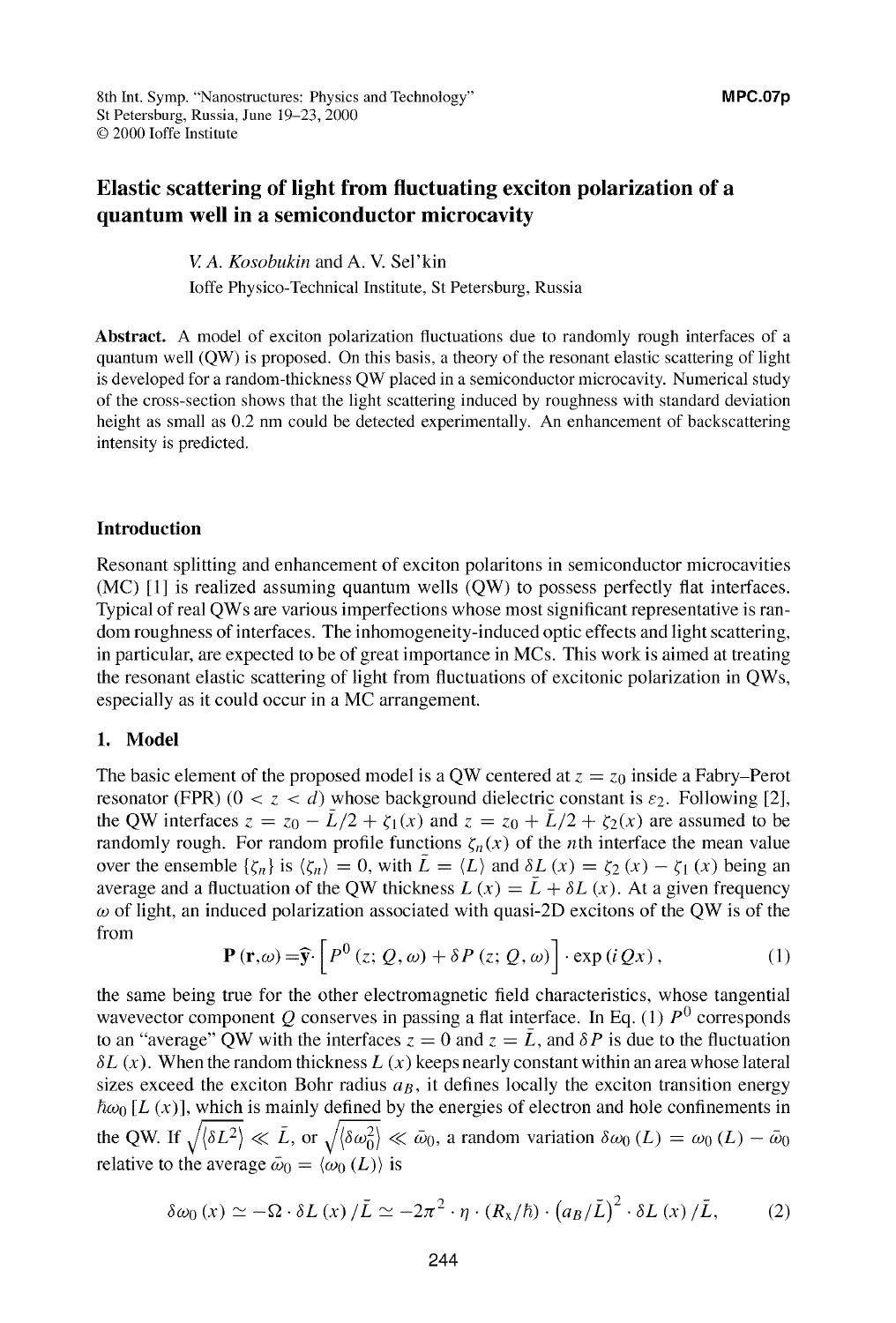where  $\eta \sim 1$ , and  $R_x$  is the exciton Rydberg energy. In turn, if  $\sqrt{\langle \delta \omega_0^2 \rangle} < \gamma$ , with  $\gamma$  being the nonradiative decay rate of the exciton, the term  $\delta P$  is written as a linear function of  $\delta L(x)$  [2].

Next, we assume the FPR to be sandwiched in between distributed Bragg reflectors (DBR), the dielectric constants of the outer half-spaces  $z < -l_1$  and  $z > d + l_2$  to be  $\varepsilon_1$  and  $\epsilon_3$ , respectively,  $l_1$  and  $l_2$  being the DBR thicknesses. The amplitudes of electromagnetic waves in the media, specified by  $\varepsilon_m$ , are related to each other with the transfer matrices of the DBRs. For the waves of type (1)  $Q = \sqrt{\varepsilon_m} k_0 \sin \theta_m$ , where  $\theta_m$  is the propagation angle in the *m*th medium, with the *z*-component of the wavevector being  $k_m \equiv k_m(Q)$  $\sqrt{\varepsilon_m k_0^2 - Q^2}$ , and  $k_0 = \omega/c$ .

#### 2. Quasi-2D excitons in an "average" **QW**

Given the regular term  $P^0$  in Eq. (1) and the coefficients  $r_1(Q)$  and  $r_2(Q)$  of light reflection back to the FPR from its interfaces  $z = 0$  and  $z = d$ , respectively, the complex frequency of the exciton transition in the "average" QW is expressed as

$$
\omega_0(Q) = \bar{\omega}_0 + \Gamma \cdot \text{Im} F(z_0) - i \left\{ \gamma + \Gamma \cdot [1 + \text{Re} F(z_0)] \right\},\tag{3}
$$

where

$$
\Gamma(Q) = \Gamma_0 \cdot \sqrt{\varepsilon_2} k_0 / k_2,
$$
\n(4)  
\n
$$
F(z_0, Q) = \{r_1 \exp(2ik_2z_0) + r_2 \exp[2ik_2(d - z_0)] + 2r_1r_2 \exp(2ik_2d)\} / D,
$$
\n(5)  
\n
$$
D(Q) = 1 - r_1 \cdot r_2 \cdot \exp(2ik_2d).
$$

The difference  $\omega_0(Q) - (\bar{\omega}_0 - i\gamma)$  from Eq. (3) gives the excitonic radiative energy shift and damping rate, the former tends to zero and the latter to the value (4), if  $r_1 = r_2 = 0$ , i.e. the QW is placed in a homogeneous semiconductor.

#### **3.** Reflectivity

When a light wave with the wavenumber  $Q$  is incident along the z-axis, the reflection coefficient r of the whole system (a MC with a QW) is

$$
r(Q) = \rho_1 + \tau_1 t_1 \left[ i \Gamma \Phi^2(z_0) \Delta^{-1} D^{-1} + r_2 \exp(2ik_2 d) \right] D^{-1}, \tag{5}
$$

$$
\Delta(Q) = \omega_0(Q) - \omega,\tag{6}
$$

$$
\Phi(z, Q) = \exp(ik_2z) + r_2 \exp(2ik_2d) \exp(-ik_2z)
$$

In Eq. (5)  $\rho_1$  is the reflection coefficient of a single left DBR ( $-l_1 < z < 0$ ) surrounded by media  $\varepsilon_1$  and  $\varepsilon_2$ , when light is incident along the *z*-axis. For the same arrangement,  $\tau_1$ and  $t<sub>1</sub>$  are the transmission coefficients of light propagating along the z-axis and against it, respectively.

#### 4. Scattering of light

The scattering problem originating in a random polarization  $\delta P$ , Eq. (1), is solved perturbatively [2]. When a photon is incident at an angle  $\theta_1$  on the MC from the left, the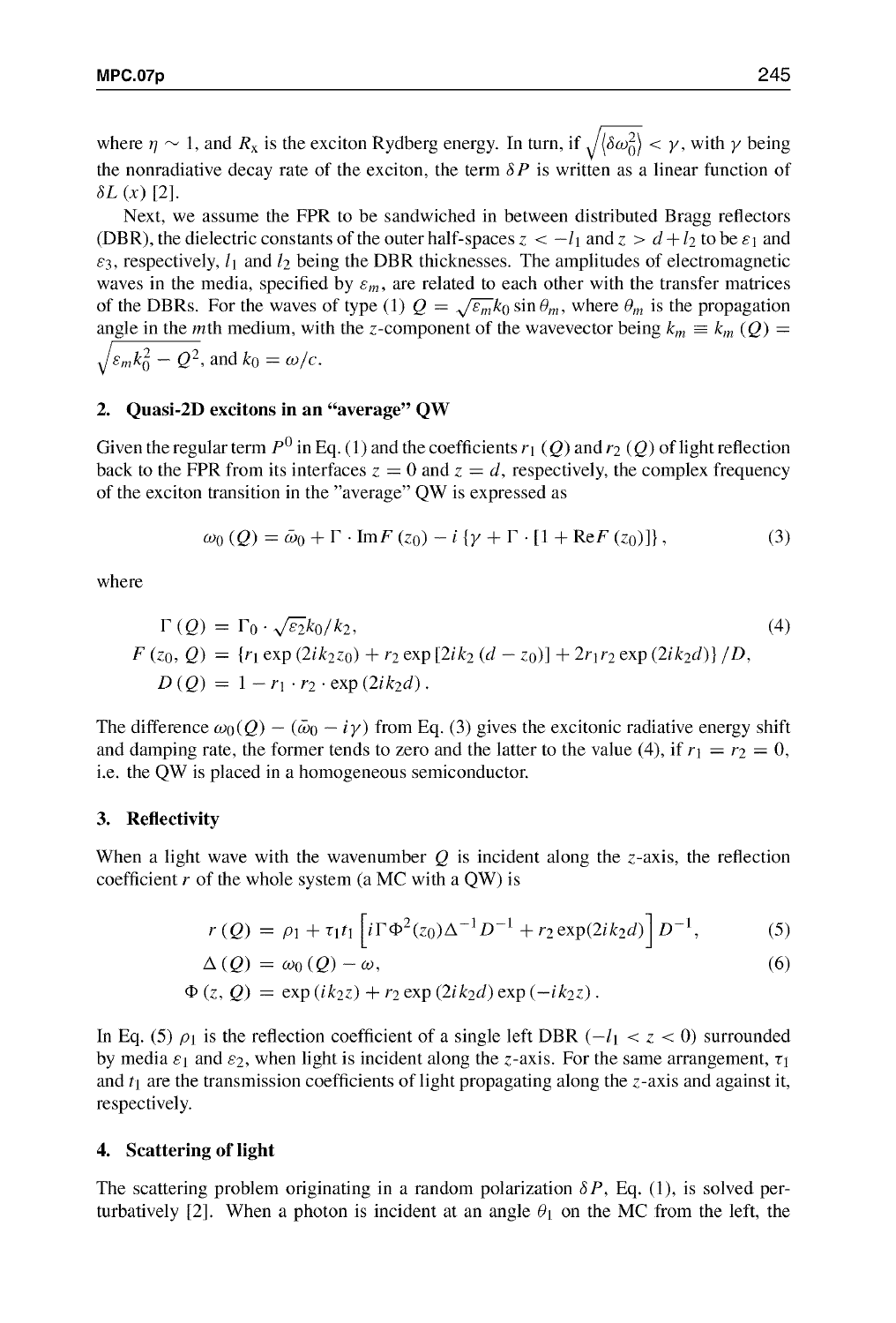

Fig. 1. Reflectance  $|r|^2$  (a) and the cross-section of elastic scattering  $d\sigma/d\theta'_1$  (b) calculated as functions of photon energy  $\hbar\omega$  from Eqs. (5) and (7) with the following parameters of a GaAsbased heterostructure:  $\hbar\bar{\omega}_0 = 1.56$  eV,  $\hbar\Gamma_0 = 0.25$  me,  $\hbar\gamma = 1$  meV,  $\hbar\omega_c = 1.553$  eV (MC resonance energy),  $\hbar\Omega = 50$  meV,  $\bar{L} = 14$  nm,  $h = 0.2$  nm,  $\Lambda = 150$  nm. Solid curve in (b) corresponds to the angles  $\theta_1 = -\theta'_1 = 18^\circ$  (backscattering), and dashed one to  $\theta_1 = 18^\circ$ ,  $\theta'_1 = 9^\circ$ , for the corresponding curves in Fig. 1(a) the incidence angles coincide with the above  $|\theta_1'|$ .

dimensionless cross-section for its backward scattering at an angle  $\theta_1$  can be obtained to the lowest order in  $\xi_n$  (Born's approximation) as follows

$$
\frac{d\sigma}{d\theta_1'} = W(Q' - Q) \frac{\cos^2 \theta_1'}{\cos \theta_1} |SS'\Phi(z_0) \Phi'(z_0)|^2 |D'|^{-2} |M_I M_{II}'|^2. \tag{7}
$$

Here, prime denotes the values for scattered light with  $Q'$ , in contrast to those for incident light with Q, and  $W(Q'-Q)$  is proportional to the Fourier transform of a correlation function  $\langle \delta L (x - x') \delta L (0) \rangle$ . For Gaussian correlator

$$
\langle \xi_n(x)\,\xi_{n'}(x')\rangle = \delta_{nn'}h^2\exp\left(-|x-x'|^2/\Lambda^2\right)
$$

$$
W(Q'-Q) = \frac{\sqrt{\varepsilon_1}k_0\Lambda h^2}{\sqrt{\pi}\bar{L}^2}\exp\left(-|Q'-Q|^2\Lambda^2/4\right),\tag{8}
$$

where  $\Lambda$  is the transverse correlation length and h is the r.m.s. height of roughness. The excitonic resonant features are described by the spectral function

$$
S(Q,\omega) = \sqrt{\Gamma(Q)\Omega}/\Delta(Q)
$$
\n(9)

with (2), (4), (6) inserted, and the transformation coefficients  $M_l(Q)$  are defined by the transfer matrices of the DBRs.

#### **5.** Calculation and summary

The calculated spectra of reflection and elastic scattering of light are shown in Fig. **I** for the light-hole quasi-2D exciton of a GaAs/A1GaAs QW in a MC. Reflectance (Fig. 1 (a)) reveals a strong resonant coupling between an electromagnetic mode of the MC and a quasi-2D exciton of the QW depending on the incidence angle. Typical of the manifestation of